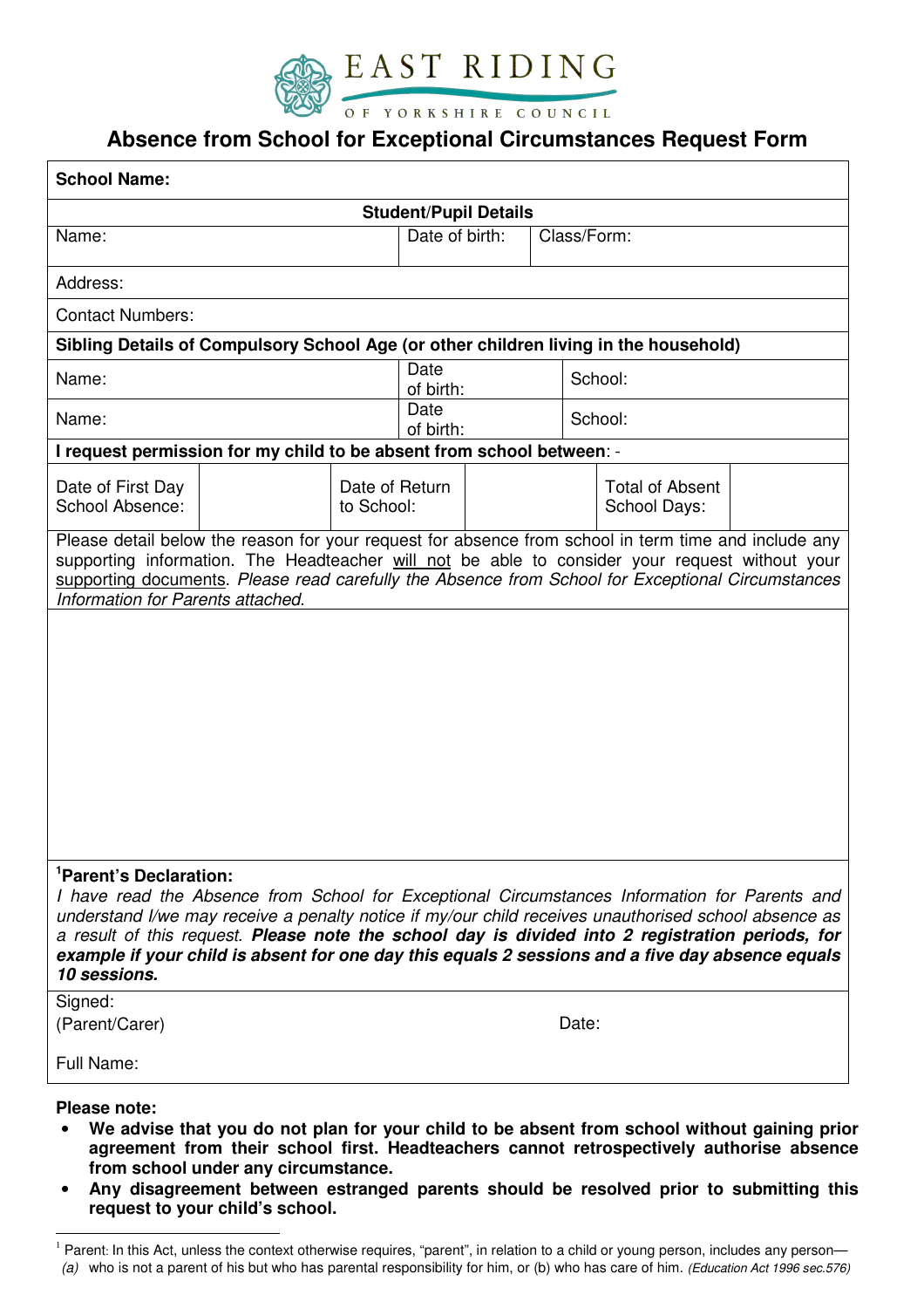## **For School Use Only**



The school has considered your request for leave of absence and your child's absences will be recorded as follows: -

| Number of Authorised<br>Sessions: |  | Number of Unauthorised<br>Sessions: |  | Number of Unauthorised<br>sessions to date: |  |
|-----------------------------------|--|-------------------------------------|--|---------------------------------------------|--|
|-----------------------------------|--|-------------------------------------|--|---------------------------------------------|--|

| Signed:   |       |
|-----------|-------|
| Position: | Date: |

**Original signed and completed forms to be retained with pupil's records.**

**Copy should be returned to the parent/carer of the pupil to confirm authorised or unauthorised absence prior to the intended absence period.**